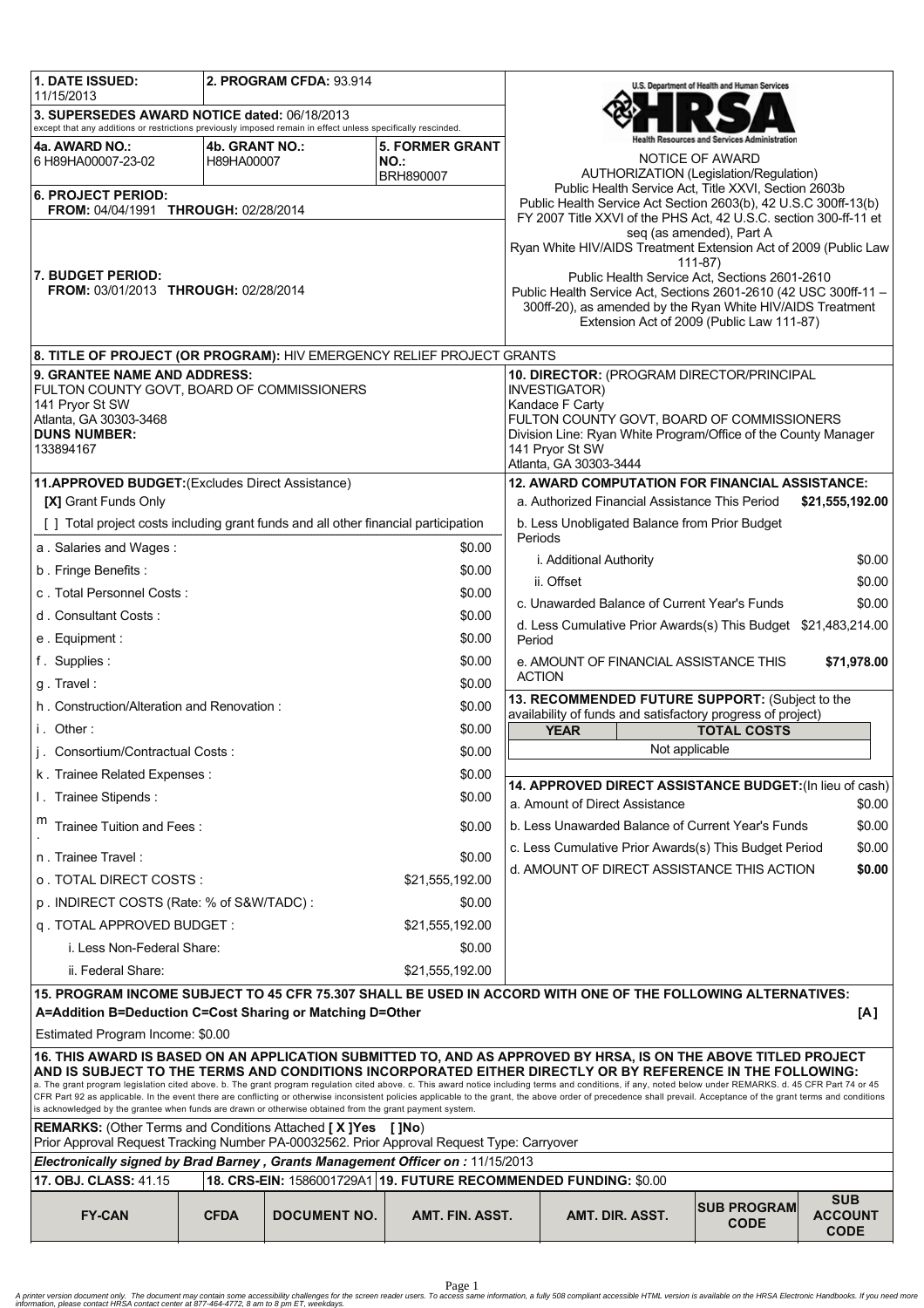|              |        |              |             |        | Award Number: 6 H89HA00007-23-02 |                         |
|--------------|--------|--------------|-------------|--------|----------------------------------|-------------------------|
| 12 - 3771206 | 93.914 | 13H89HA00007 | \$71,978.00 | \$0.00 | <b>FRML</b>                      | $\mathsf{N}/\mathsf{A}$ |
|              |        |              |             |        |                                  |                         |
|              |        |              |             |        |                                  |                         |
|              |        |              |             |        |                                  |                         |
|              |        |              |             |        |                                  |                         |
|              |        |              |             |        |                                  |                         |
|              |        |              |             |        |                                  |                         |
|              |        |              |             |        |                                  |                         |
|              |        |              |             |        |                                  |                         |
|              |        |              |             |        |                                  |                         |
|              |        |              |             |        |                                  |                         |
|              |        |              |             |        |                                  |                         |
|              |        |              |             |        |                                  |                         |
|              |        |              |             |        |                                  |                         |
|              |        |              |             |        |                                  |                         |
|              |        |              |             |        |                                  |                         |
|              |        |              |             |        |                                  |                         |
|              |        |              |             |        |                                  |                         |
|              |        |              |             |        |                                  |                         |
|              |        |              |             |        |                                  |                         |
|              |        |              |             |        |                                  |                         |
|              |        |              |             |        |                                  |                         |
|              |        |              |             |        |                                  |                         |
|              |        |              |             |        |                                  |                         |
|              |        |              |             |        |                                  |                         |
|              |        |              |             |        |                                  |                         |
|              |        |              |             |        |                                  |                         |
|              |        |              |             |        |                                  |                         |
|              |        |              |             |        |                                  |                         |
|              |        |              |             |        |                                  |                         |
|              |        |              |             |        |                                  |                         |
|              |        |              |             |        |                                  |                         |
|              |        |              |             |        |                                  |                         |
|              |        |              |             |        |                                  |                         |
|              |        |              |             |        |                                  |                         |
|              |        |              |             |        |                                  |                         |
|              |        |              |             |        |                                  |                         |
|              |        |              |             |        |                                  |                         |
|              |        |              |             |        |                                  |                         |
|              |        |              |             |        |                                  |                         |
|              |        |              |             |        |                                  |                         |
|              |        |              |             |        |                                  |                         |
|              |        |              |             |        |                                  |                         |
|              |        |              |             |        |                                  |                         |
|              |        |              |             |        |                                  |                         |
|              |        |              |             |        |                                  |                         |
|              |        |              |             |        |                                  |                         |
|              |        |              |             |        |                                  |                         |
|              |        |              |             |        |                                  |                         |
|              |        |              |             |        |                                  |                         |
|              |        |              |             |        |                                  |                         |
|              |        |              |             |        |                                  |                         |
|              |        |              | Page 2      |        |                                  |                         |